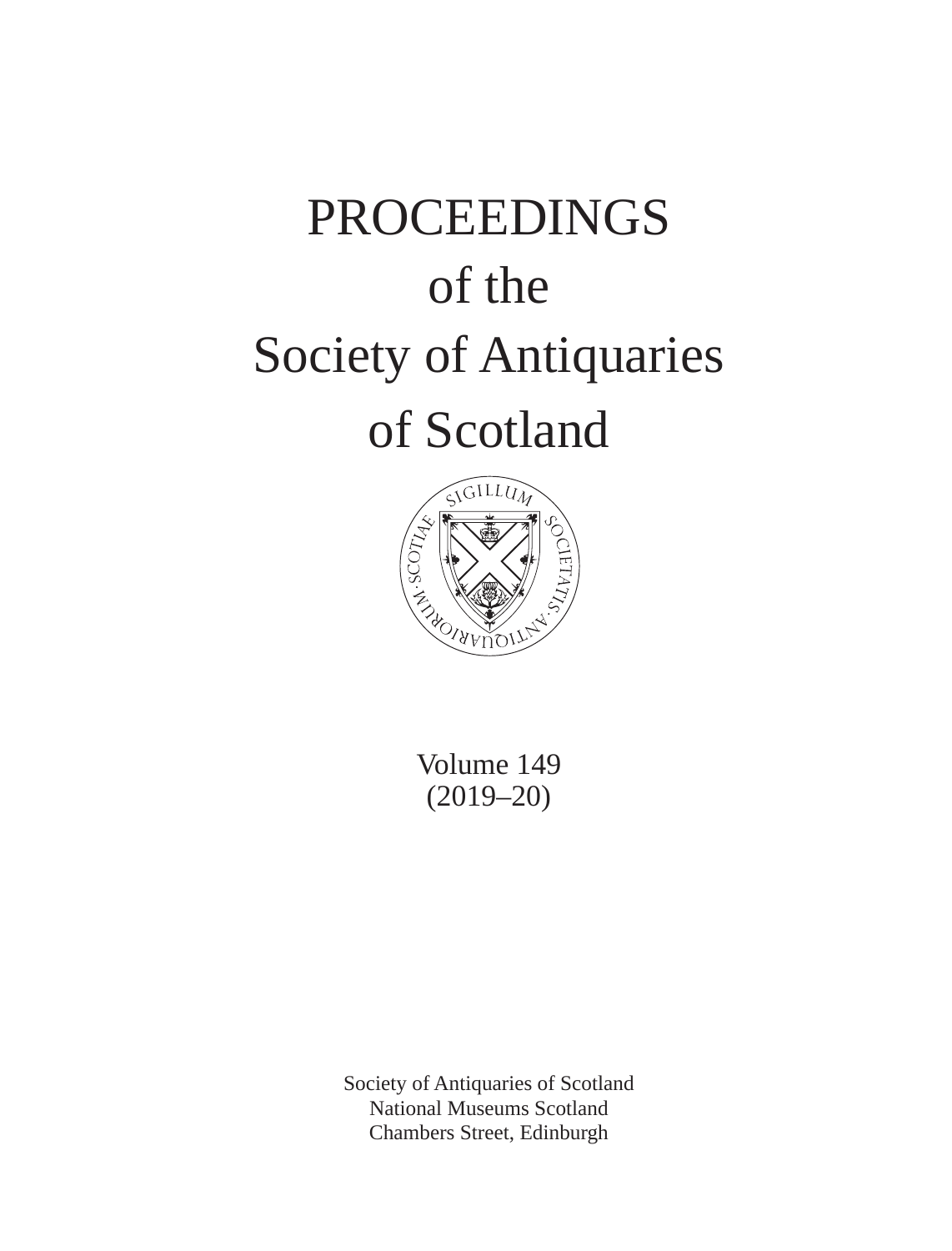This volume has been printed on acid-free paper.

Requests for permission to reproduce material from the *Proceedings* should be made via the Society website: https://www.socantscot.org/publications/copyrightpermissions/

Copyright in the *Proceedings* rests with the Society and the individual authors. It is permitted, without the need for specific authorisation or payment of a fee, to photocopy:

- i. single copies of individual papers or sections of the *Proceedings* for the private use of an individual;
- ii. single copies of individual papers or sections of the *Proceedings* for library reserve or short-term loan use;
- iii. multiple copies of individual papers or sections of the *Proceedings* for teaching use, provided that such copies are taken for a non-profit-making institution for educational use within that institution only.

The consent does not extend to copying for general distribution, advertising or promotional purposes, the creation of new collective works or resale.

The Society of Antiquaries of Scotland is a registered Scottish charity No. SC010440

ISSN 0081-1564 E-ISSN 2056-743X

Typeset by Waverley Typesetters, Warham, Norfolk Manufactured in Great Britain by Bell & Bain Ltd, Glasgow

Published December 2020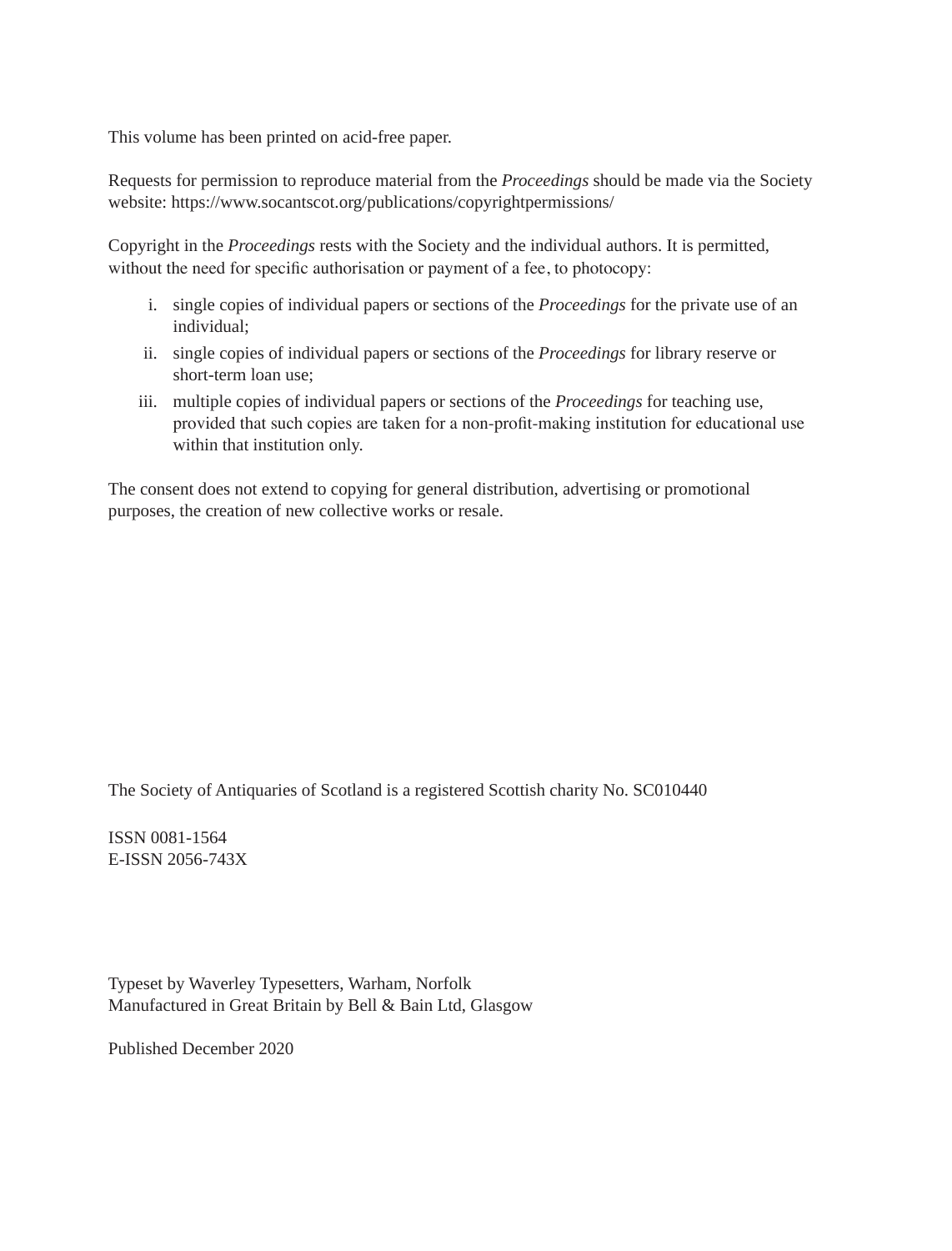## Table of Contents

- v LIST OF ABBREVIATIONS
- vii EDITORIAL ADVISORY BOARD
- ix COUNCIL
- xi PATRON AND HONORARY FELLOWS
- xiii LAWS OF THE SOCIETY OF ANTIQUARIES OF SCOTLAND

#### **OBITUARY**

1 Dr Harry Aubrey Woodruff Burl **Alex Gibson**

### ARTICLES AND REPORTS

- 7 Clanranald's inland Uist waterway: fact or fiction? **Stewart Angus**
- 25 Torwood Broch: the reassessment of a Complex Atlantic Roundhouse near Falkirk **Murray Cook, Graeme Cavers, Gemma Cruickshanks, Gemma Hudson, Fraser Hunter and Fiona McGibbon**
- 51 The Earl of Buchan's political landscape at Dryburgh, 1786–1829 **Aonghus MacKechnie**
- 83 Survey and excavation at an Iron Age enclosure complex on Turin Hill and environs **James O'Driscoll and Gordon Noble**
- 115 'Tuesday Morning', the schoolboy and Mann: early medieval burials at Holm Park near Ballantrae, Ayrshire, Scotland **Nyree Finlay, Paul Duffy, Dene Wright, Adrián Maldonado and Ruby Cerón-Carrasco**
- 131 La Roundele, Berwick-upon-Tweed: a lost southern broch? **Catherine Kent**
- 145 Dun Ara: a Norse-period 'harbour' in Mull? **James Petre**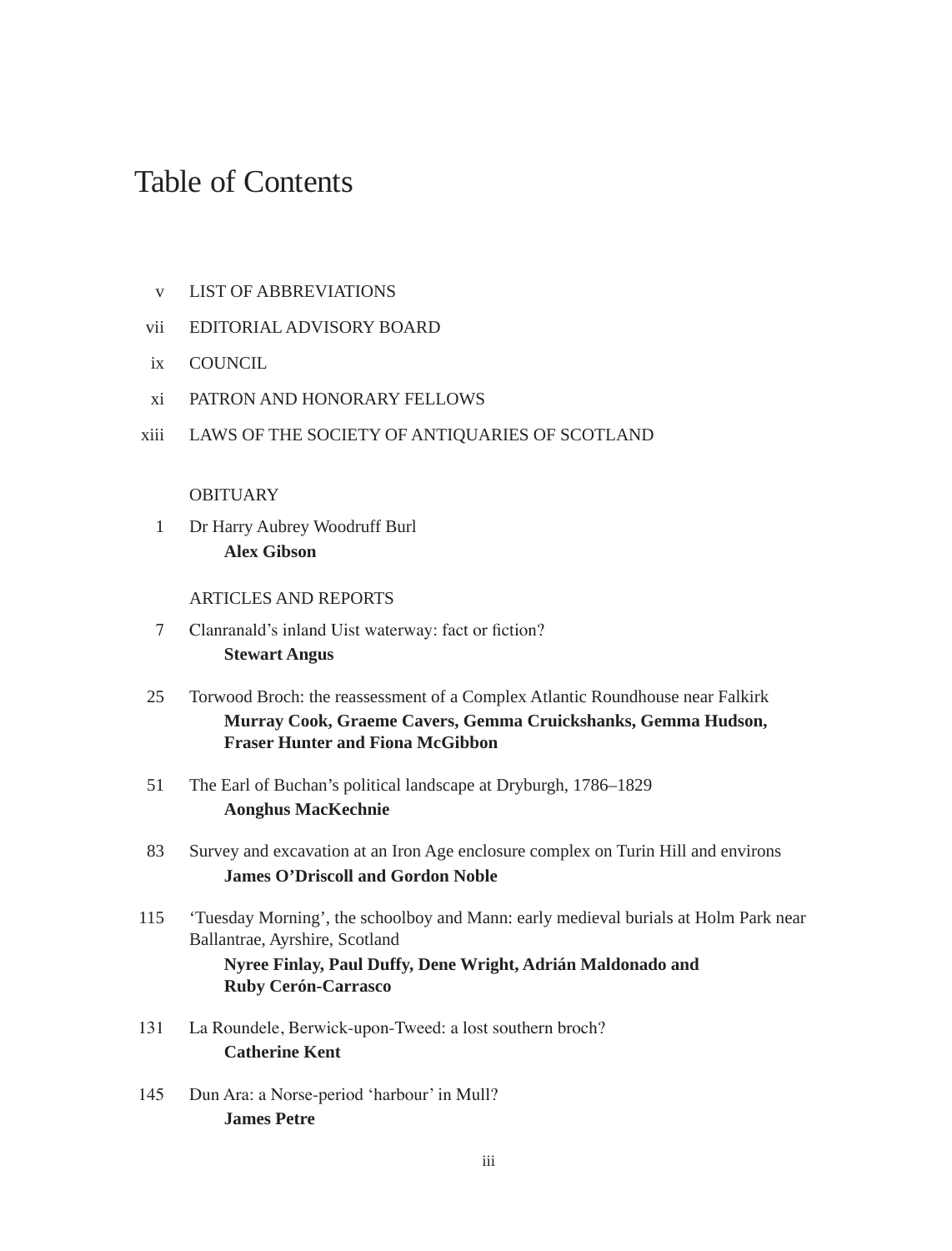- $iv$  | TABLE OF CONTENTS
- 165 New dates for enclosed sites in north-east Scotland: results of excavations by the Northern Picts project

**Gordon Noble, James O'Driscoll, Cathy MacIver, Edouard Masson-MacLean and Oskar Sveinbjarnarson**

197 John Ritchie Findlay (1824–98): architectural patron and philanthropist **Clarisse Godard Desmarest**

*This paper was awarded the R B K Stevenson Award*

- 221 Old Kinord, Aberdeenshire: survey and excavation at an Iron Age settlement on Deeside **Tanja Romankiewicz, Richard Bradley and Amanda Clarke**
- 249 Protecting a Pict?: further thoughts on the inscribed silver chape from St Ninian's Isle, Shetland

## **Katherine Forsyth**

277 Castle Camus, Isle of Skye: buildings, materials and radiocarbon analysis in the borderlands of medieval Sleat

#### **Mark Thacker**

303 INDEX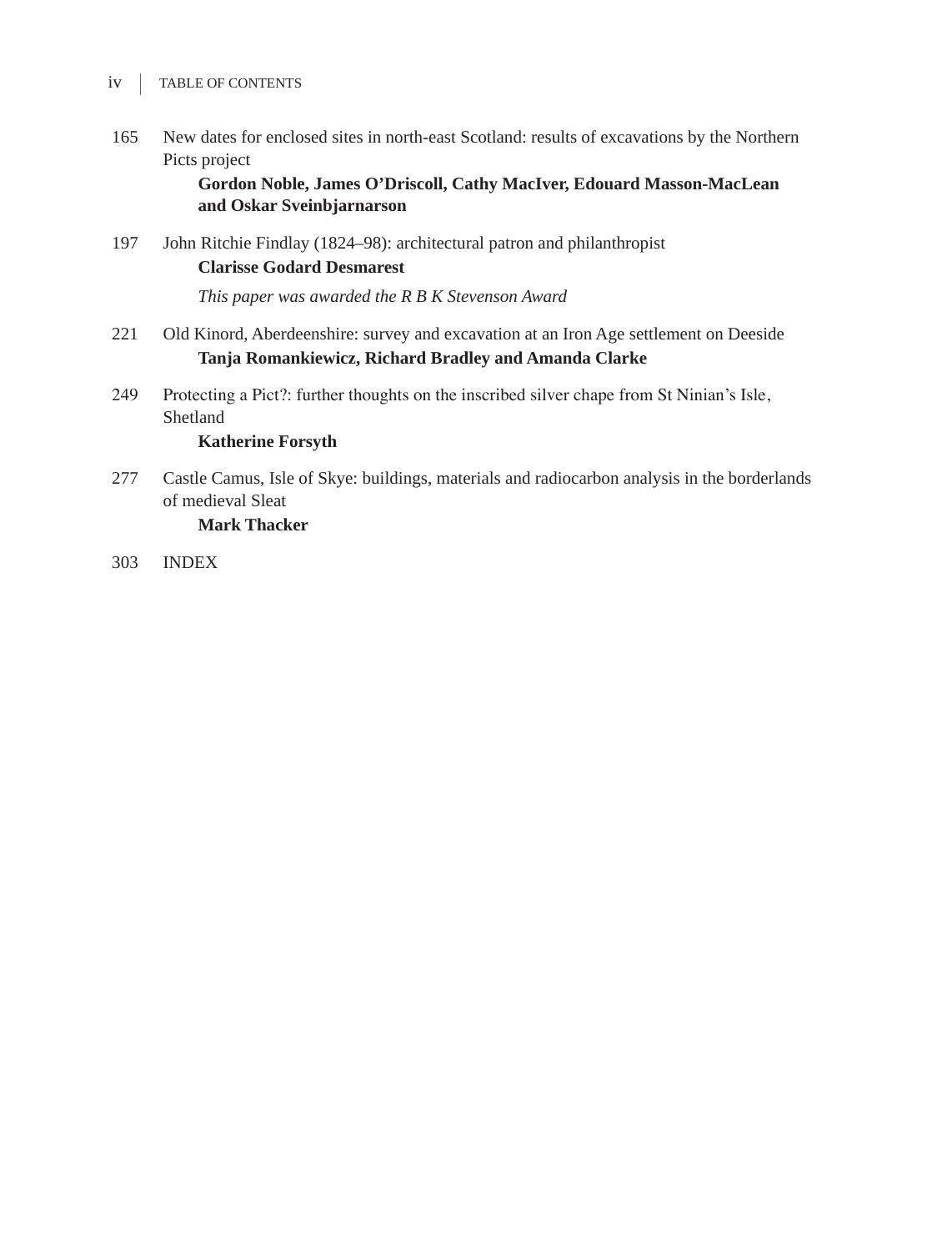## List of abbreviations commonly used in the *Proceedings*

- ADS Archaeology Data Service
- AIA Association for Industrial Archaeology
- ALGAO Association of Local Government Archaeological Officers
	- BAR British Archaeological Reports
	- CBA Council for British Archaeology
	- CIfA Chartered Institute for Archaeologists
	- CSA Council for Scottish Archaeology (now Archaeology Scotland)
	- DES Discovery and Excavation in Scotland
	- DSR Data Structure Report
	- HER Historic Environment Record
	- HES Historic Environment Scotland
	- HMSO Her Majesty's Stationery Office
		- NMR National Monuments Record\*
	- NMRS National Monuments Record of Scotland†
		- NMS National Museums Scotland
			- OS Ordnance Survey
		- OSA Old Statistical Account 1791–99
- RCAHMS Royal Commission on the Ancient and Historical Monuments of Scotland
	- SAIR Scottish Archaeological Internet Reports
	- SMR Sites and monuments record

\* Now English Heritage Archive

<sup>†</sup> Now National Record of the Historic Environment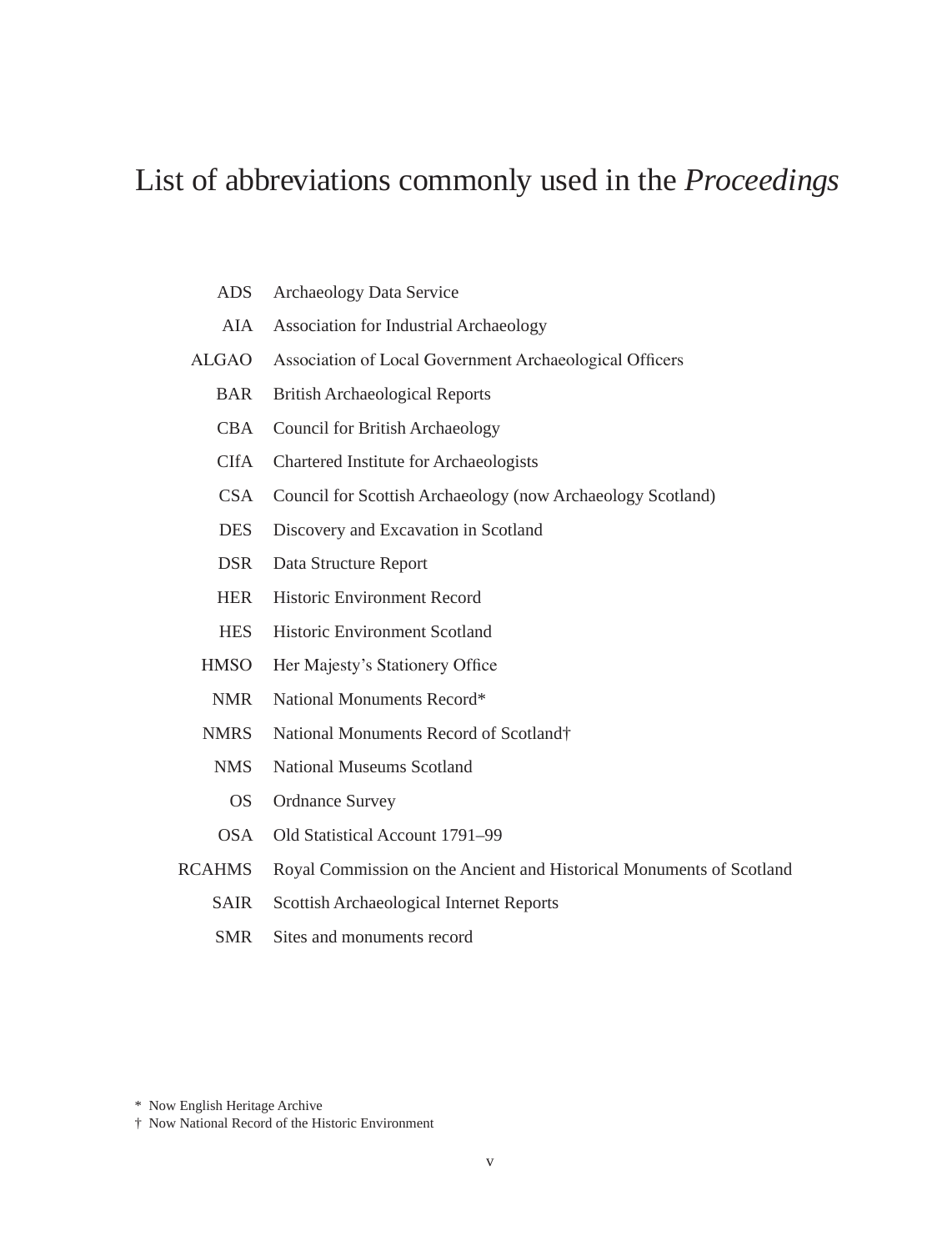## Editorial Advisory Board for the *Proceedings* vol 149

Professor David Breeze, OBE BA PhD HonDLitt FSA FRSE HonFSAScot HonMCIfA Mike Church, BSc(Hons) PhD FSAScot Professor John Collis, BA MA PhD FSA FSAScot MCIfA Professor Gordon Cook, BA PhD FSAScot Vicki Cummings, PhD FSA FSAScot MCIfA Professor Jane Downes, BA(Hons) PhD FSAScot MCIfA Professor Steve Driscoll, BA MSc PhD FSA FSAScot Professor Kevin Edwards, MA PhD FRGS CGeog FSA FRSE FSAScot Professor William Gillies, BA MA FSAScot Anna Groundwater, PhD FRHistS FSAScot Strat Halliday, BSc FSAScot Professor Dennis Harding, MA DPhil FRSE FSAScot Fraser Hunter, BSc PhD FSA FSAScot Heather James, BA PhD FSAScot MCIfA Brendan O'Connor, BA DPhil FSA FSAScot Professor Richard Oram, MA PhD FSA FSAScot Professor Ian Ralston, OBE MA PhD DLitt FSA FRSE FSAScot MCIfA MAE Ronan Toolis, MA(Hons) FSAScot MCIfA Caroline Wickham-Jones, MA MSocSci FSA FSAScot MCIfA

*Managing Editor* Adela Rauchova, MA

*Indexer*

Susan Vaughan

*Publications Production Manager* Lawrie Law

*Office Managers*

Jacqui Clabby, BA Kayleigh Darlington

*Publications Officers* Charlotte Whiting, MA (Hons) Kate Bailey, MA(Hons) MSc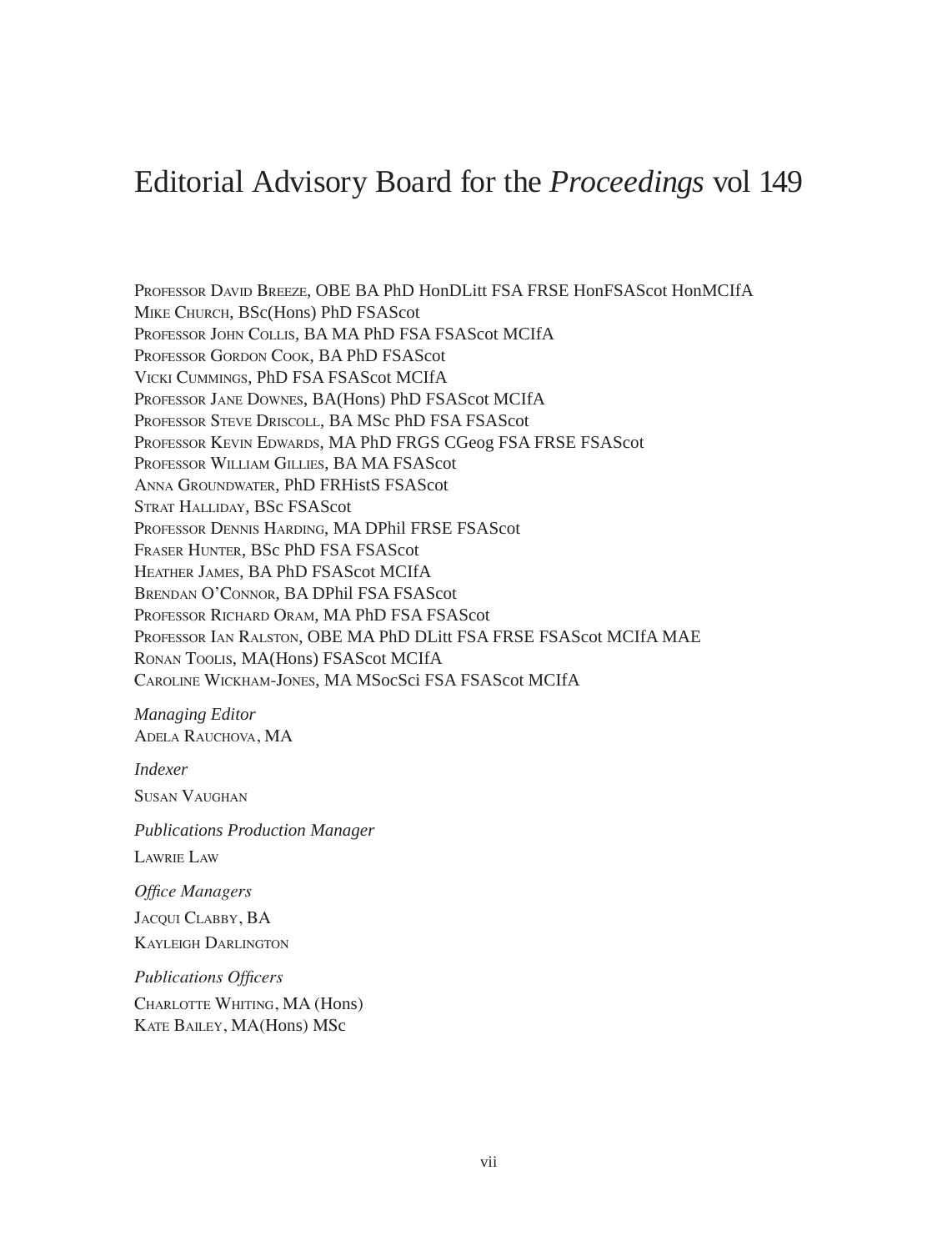# Society of Antiquaries of Scotland Council from 30 November 2018

(date of election and retirement in brackets)

## *President*

DAVID CALDWELL, MA PhD FSA (elected 1 December 2014, re-elected 30 November 2017)

### *Vice-President*

Barry G Ferguson, MA(Hons) (30 November 2015, appointed Vice-President 19 December 2016, re-elected 30 November 2018)

## *Treasurer*

Stephen Carter, BSc PhD MCIfA (re-elected 30 November 2018)

## *Councillors*

Dawn McLaren, MA(Hons) PhD MCIfA (30 November 2015, re-elected 30 November 2018) Sharon Webb, BA(Hons) MPhil PhD (30 November 2015, re-elected 30 November 2018) HECTOR MACQUEEN, LLB(Hons) PhD FBA FRSE (elected 30 November 2017) Iain McDowall (elected 30 November 2017) Mhairi Maxwell, PhD (elected 30 November 2017, resigned 18 March 2019) Sally Foster, BA(Hons) PhD FSA MCIfA (elected 30 November 2018) Deborah Lamb, MA(Cantab) PhD (co-opted 18 December 2017, elected 30 November 2018)

*Co-opted Members of Council* (date of co-option in brackets)

None

*Ex Officio Members of Council*

*Chair of the Aberdeen and North-East Section* NEIL CURTIS, MA MLitt AMA (elected 24 April 2018)

*Representative of the National Museums Scotland* XERXES MAZDA, PhD (appointed 29 August 2016)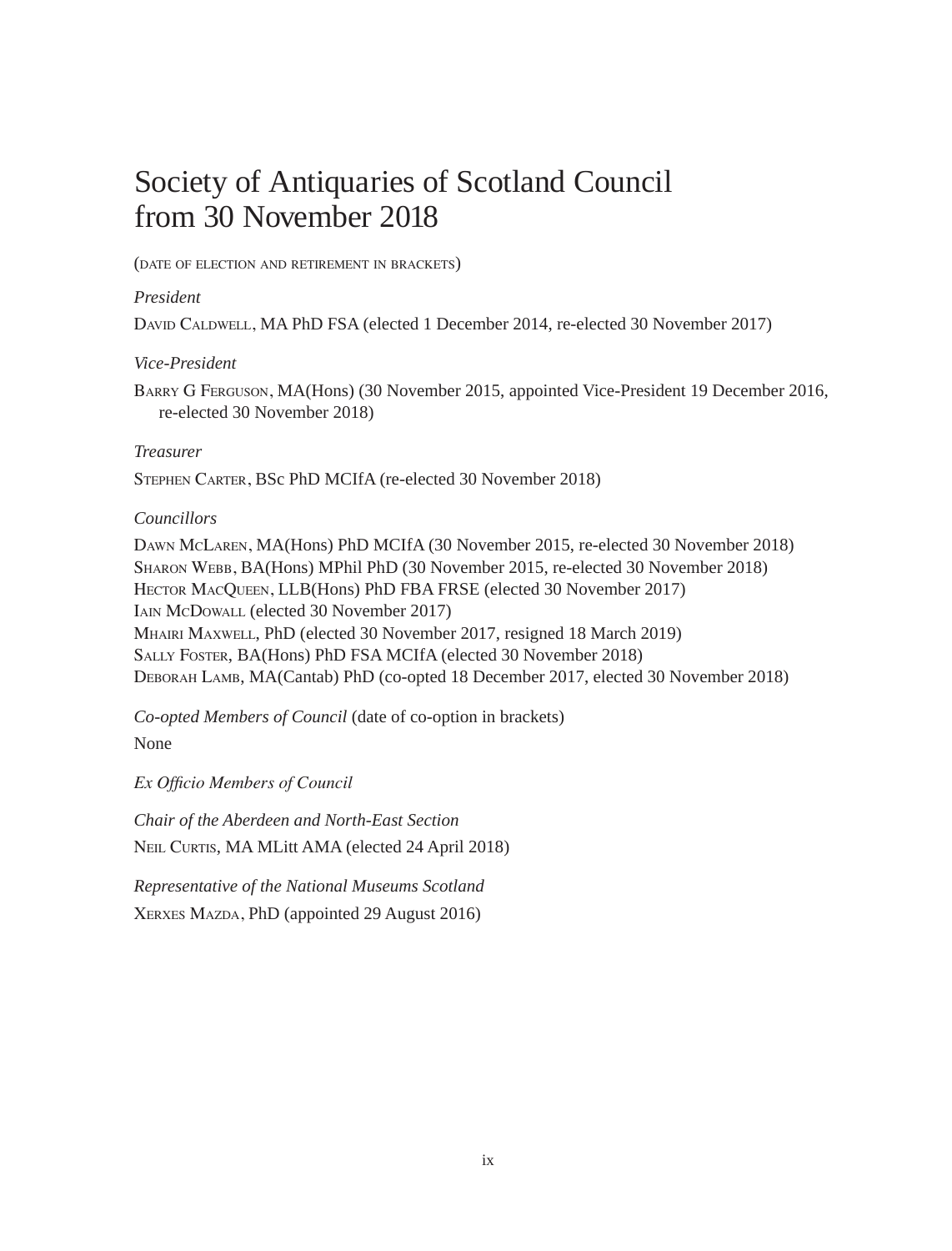# Patron and Honorary Fellows of the Society of Antiquaries of Scotland

#### *Patron*

Her Majesty The Queen

#### *Honorary Fellows (HonFSAScot)*

HRH Prince Charles, The Prince of Wales, The Duke of Rothesay Dr Robert Anderson, BSc MA DPhil FSA FRSE FRSChem MR C NEAL ASCHERSON Professor Richard Bradley, MA FSA Fl Dr hc FBA MCIfA Professor David J Breeze, OBE BA PhD FSA FRSE HonDLitt HonMCIfA Professor Martin Carver, BSc Dip.Archaeol FSA Professor John Coles, MA PhD ScD FSA FBA FlDhc FRSA HonMCIfA HonMRIA Emeritus Professor Ted Cowan, MA FRSE Dame Emeritus Professor Rosemary Cramp, DBE MA BLitt FSA FBA Professor George Eogan, BA PhD DLitt LittD FSA MRIA Emeritus Professor Richard Fawcett, OBE PhD FSA FRSE Dr Isabel Henderson, OBE MA(Abdn) MA, PhD(Camb) Ms Audrey Shore Henshall, OBE MA FSA Professor Dr Leendert Kooijmans Professor Kristian Kristiansen, HonFSA HonMEAA Emeritus Professor J V S Megaw, AM MA DLitt FAHA FSA MCIfA Diana Murray, CBE MA FSA MCIfA Professor Colin Renfrew (Lord Renfrew of Kaimsthorn), ScD FSA FBA Dr Anna Ritchie, OBE BA PhD FSA Jane Ryder, OBE MA WS FSA FRSE LISBETH THOMS, MBE BSc Dip.Archaeol Emeritus Professor J Diderik van der Waals, DLIT Professor Dr W Groenman-van Waateringe Caroline Wickham-Jones, MA FSA MCIfA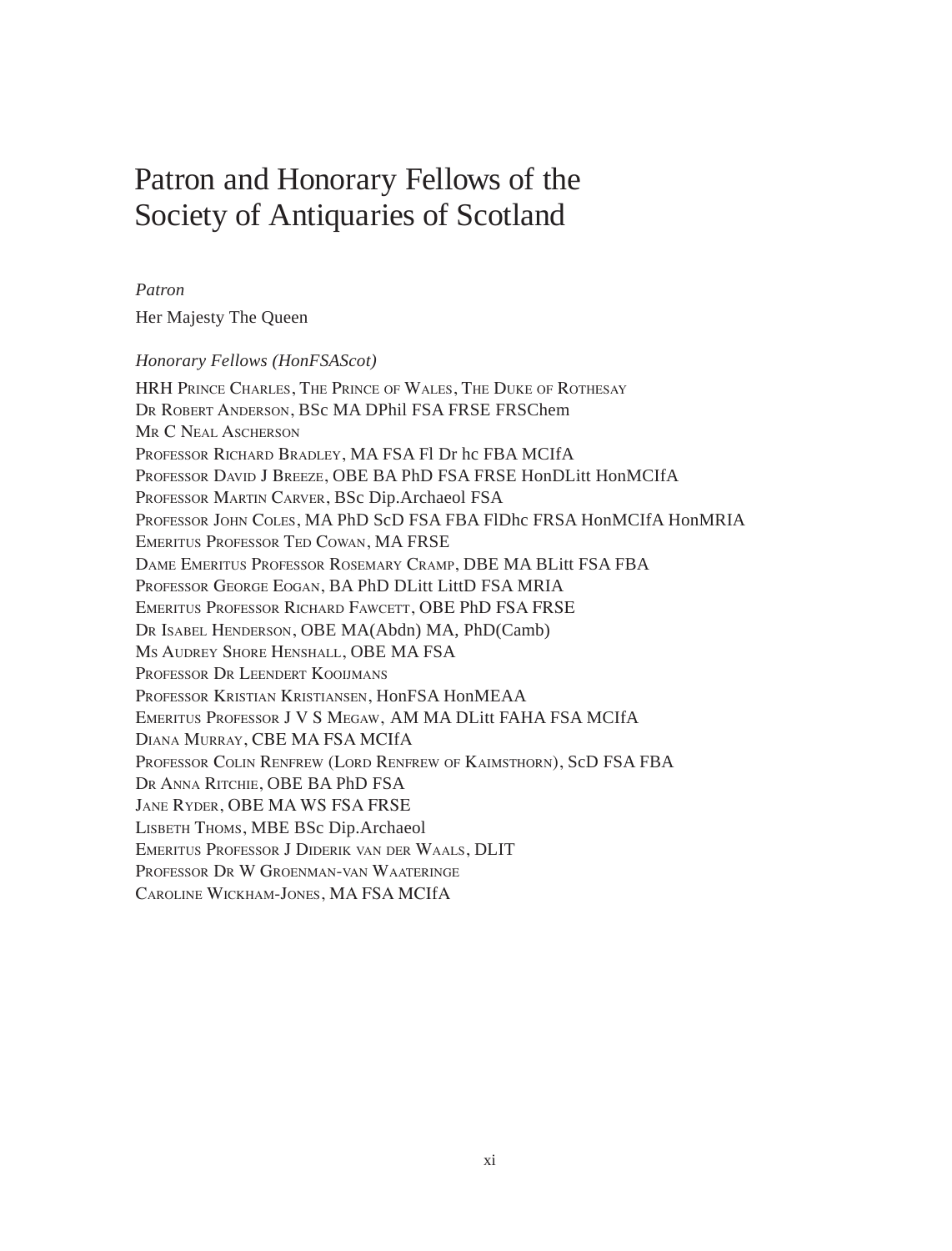# The Society of Antiquaries of Scotland was founded 18 December 1780 and incorporated by Royal Charter 6 May 1783

*It is a registered Scottish Charity No. SC010440*

#### LAWS OF THE SOCIETY FROM 1 DECEMBER 2014

- 1. The purpose of this Society shall be the study of the ANTIQUITIES AND HISTORY OF SCOTLAND, more especially by means of Archaeological Research.
- 2. The Society shall consist of Fellows and Honorary Fellows.
- 3. Candidates for admission as Fellows must sign the Form of Application prescribed by the Council, and must be sponsored by two Fellows. Admission shall be by ballot. In the case of candidates not able to obtain two sponsor Fellows, it shall be open to the Council after consideration of the circumstances and credentials of the candidate concerned, to waive the necessity for two sponsors from among the Fellowship.
- 4. Council shall cause the names of the Candidates and their Sponsors to be circulated to all Fellows at least ten days before the date of the meeting at which a ballot is to be held. Fellows may vote against any candidate by striking out the name from the list and returning the list to the Society before the meeting or placing the list in the Ballot Box before the meeting commences. Candidates receiving ten or more adverse votes will be balloted for individually at the meeting, and any candidate then receiving less than two-thirds of the votes shall not be admitted.
- 5. Honorary Fellows shall consist of persons eminent in any branch of antiquarian study, who must be recommended by the Council and elected in the same way as Fellows; they shall not be liable for any fee for admission or annual subscription. The number of Honorary Fellows shall not exceed 25.
- 6. Before the name of a newly elected candidate is added to the list of Fellows, he or she shall pay to the funds of the Society an entrance fee and the current year's subscription as provided for by Law  $7$
- 7. Rates of entrance fee and annual subscription shall be determined by the Council as required from time to time subject to the approval of the Society given at a General Meeting. The annual subscription shall become due on 1st July in each year for that year then beginning; and if any Fellow who has not compounded shall fail to pay the subscription for one year, due application having been made for payment, the Treasurer shall report the same to Council, by whose authority the name of the defaulter may be erased from the List of Fellows. Fellows whose membership has lapsed, and who wish to re-join the Society, may do so either (1) by payment of all arrears of subscription – in which case they shall receive the relative volumes of the Proceedings, if still available – or (2) on payment of the subscription for the current year and of the entrance fee.
- 8. Every Fellow not being in arrears of the annual subscription shall be entitled to receive the Proceedings of the Society in printed or electronic form from the date of election.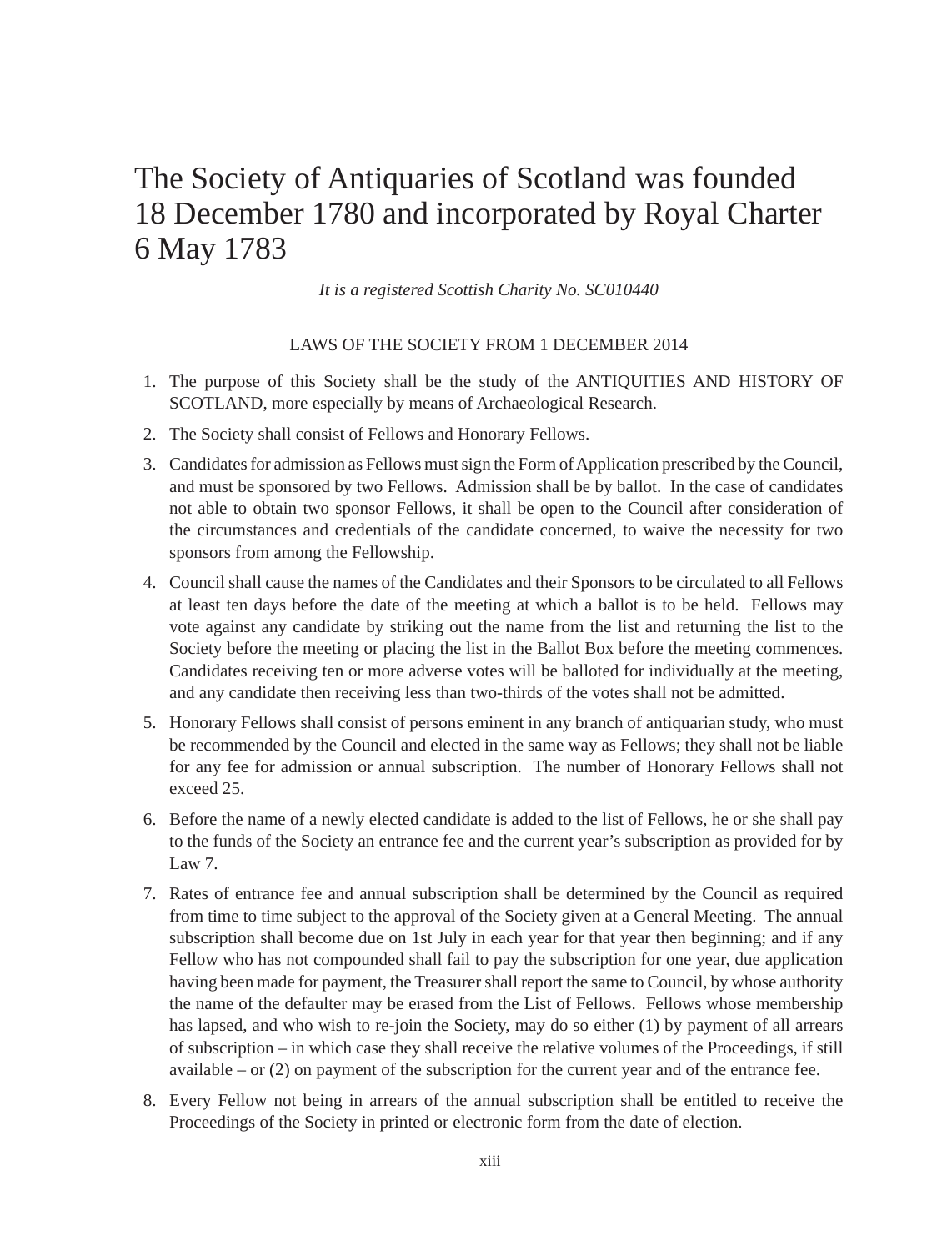- 9. None but Fellows shall vote or hold any office in the Society.
- 10. Subject to the Laws and to the control of the Society in General Meetings, the affairs of the Society shall be managed by a Council elected and appointed as hereinafter set forth. Eight members of the Council shall constitute a quorum, provided that number includes at least two Office-bearers and six elected members of Council.
- 11. The Council shall consist of at least eleven Fellows elected by the Society, the Chairman of the North-East Section *ex officio*, the Society representative of the National Museums Scotland (NMS) *ex officio* who is already a Fellow of the Society (nominated by the NMS Board of Trustees) and up to two co-opted persons appointed by the Council to fill a vacancy on the Council. The total number of members of the Council shall not exceed fifteen at any time.
- 12. The Office-bearers of the Council shall consist of a President, two Vice-Presidents and a Treasurer.
- 13. The President shall be elected for a period of up to three years and may stand for election as President for a second term, subject to Law 16 below. The Treasurer shall be elected for one year and, subject to Law 16 below, shall be eligible for re-election provided however that the term of office of the President and the Treasurer respectively may not exceed six years in total. The elections of the President and the Treasurer shall be by ballot at the Annual General Meetings upon a list issued by the Council for that purpose to the Fellows at least fourteen days before the meeting.
- 14. The Vice-Presidents shall be appointed by the Council from amongst the elected members of the Council. The Vice-Presidents shall be appointed for an initial term of up to three years and may be appointed for a further term of up to three years, subject to Law 16 below.
- 15. Elected members of the Council shall hold office as Council members for an initial term of up to three years. A retiring Member of the Council who has held office for one term shall be eligible for re-election as a member of the Council and, if so re-elected, shall hold office for a further term of up to three years. The election shall be by ballot at the Annual General Meeting upon a list issued by the Council for that purpose to the Fellows at least 14 days before the meeting.
- 16. A retiring member of the Council who has held office for two terms shall not be eligible for reelection as a member of the Council unless such re-election is as an Office-bearer of the Council, provided however that no person shall be eligible for re-election as a member of the Council in any circumstances if such re-election would result in that person's period of membership of the Council in any capacity exceeding nine years unless a period of at least two years has elapsed since the date of that person's previous retirement from the Council.
- 17. A co-opted member of the Council shall be eligible for election as a member of the Council in accordance with Law 15 at the next Annual General Meeting following their appointment as a co-opted member of the Council and shall vacate office at the conclusion of that Annual General Meeting if they are not elected as a member of the Council. Immediately following each Annual General Meeting, the Council may re-appoint under Law 11 any individual who, as a co-opted member of the Council, vacated office under this Law at the conclusion of an Annual General Meeting; the Council may alternatively appoint someone in their place or resolve not to fill the vacancy.
- 18. Vacancies among the elected members of Council, the President and the Treasurer occurring by completion of term of office, by resignation, death or otherwise shall be filled by election at the